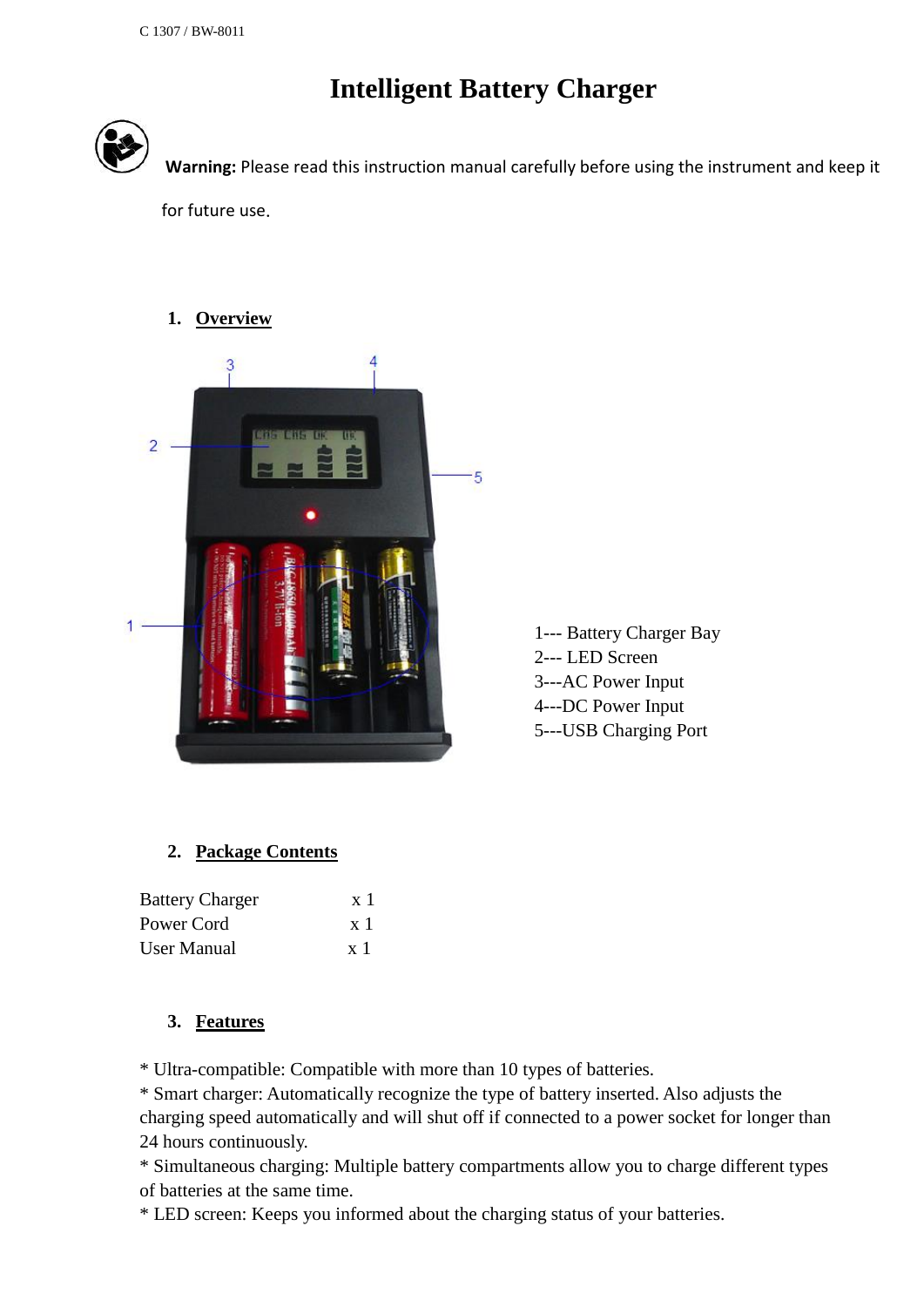## **4. Instructions**

- Use the AC adaptor (or DC power: not included) to connect the charger to a power socket. The power indicator will light up when the charger is connected.
- Place your batteries into the charger, **making sure that the battery's terminals match those of the charger**. Do not place more than 4 batteries into the charger.
- The LED screen will display a flashing icon with the letters"CHG" above it when your batteries are charging.
- Your batteries are fully charged when the LED screen displays a solid icon with the letter "OK" above it.
- To charge via the USB port, use a USB cable (not included) to connect the charger to your device.
- Remove the charger from the power socket once everything is fully charged.

## **5. Usage Tips**

\* If your insert defective batteries, the LED screen will display "BAD". Please remove these batteries and stop trying to charge them.

\* The charger will shut off automatically if it is connected to a power stocket for longer than 24 hours. To resume using it, just unplug the charger.

\* This charger is to be used with the following types of batteries only: Ni-Cd (nickel-cadmium), Ni-Mh (nickel-metal hydride), alkaline, and lithium batteries. These include AAA/AA/C/18650/18490/17670/17500/14500/10440/17335/16340 batteries. **Please do not insert types of batteries that are not mentioned above.**

\* The 5V 2A USB port on the right side of the charger can be used to charge devices such as mobile phones and external batteries.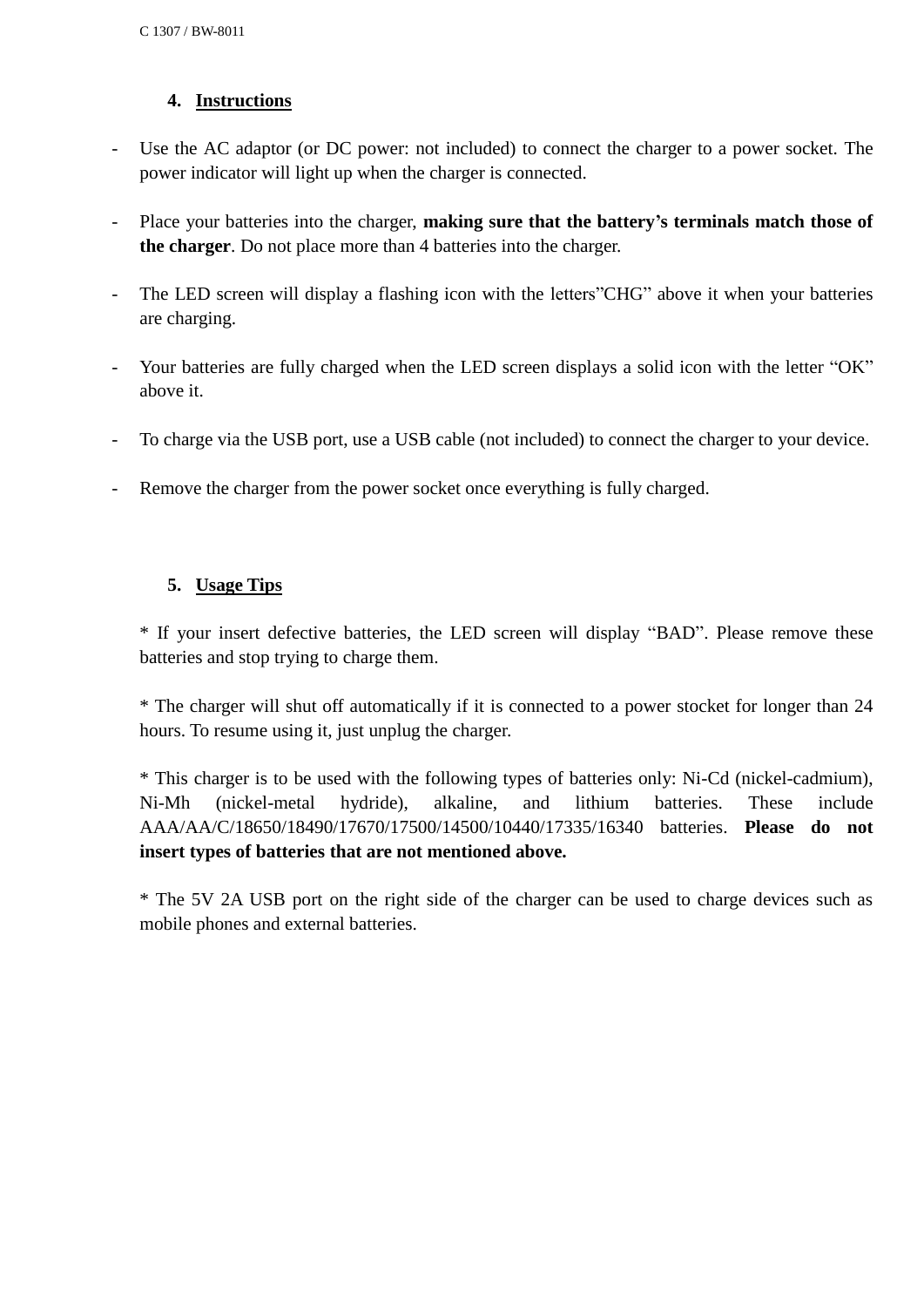| <b>Battery Type</b> | Battery size  | Battery capacit | Charge time      |
|---------------------|---------------|-----------------|------------------|
|                     | AAA           | $400$ m $Ah$    | 0.8h             |
| $Ni-Cd$             | AA            | 800mAh          | 1.8 <sub>h</sub> |
|                     | C             | $2200$ m $Ah$   | 4.9 h            |
|                     | <b>AAA</b>    | 800mAh          | 1.8h             |
| $Ni-MH$             | AA            | $2300$ m $Ah$   | 5.1 <sub>h</sub> |
|                     | C             | 3300mAh         | 4.9 h            |
|                     | AAA           | 1.5V            | $<1.4V$ 3.2 h    |
| Alkaline            | AA            | 1.5V            | $<$ 1.4V 6.1 h   |
|                     | $\mathcal{C}$ | 1.5V            | $<$ 1.4V 7.2 h   |
|                     | 10440         | 3.7V/400mAh     | 1.5 <sub>h</sub> |
| Lithium             | 14500         | 3.7V/1200mAh    | 2.3 <sub>h</sub> |
|                     | 18490         | 3.7V/1400mAh    | 4h               |
|                     | 18650         | 3.7V/2200mAh    | 8 h              |

## **6. Approximate Charging Times**

The charging time will vary according to the brand and capacity of your batteries. The table above should only be used as a reference for approximate charging times.

## **7. Specifications**

| Compatibility | AAA/AA/C/18650/18490/17670/17500/<br>14500/10440 batteries and more                                                                                     |
|---------------|---------------------------------------------------------------------------------------------------------------------------------------------------------|
| Material      | Plastic                                                                                                                                                 |
| Color         | Black/Silver                                                                                                                                            |
| Input         | AC100-240V 10W OR DC 5V 2A                                                                                                                              |
| Output        | Alkaline battery---4x (1.5V 130mA)<br>Ni-Cd & Ni-Mh battery---4x (1.2V 450mA)<br>Lithium battery---4x (3.7V 450mA)<br>USB charging port---1 $x$ (5V 2A) |

#### **8. Notes**

- 1. Please do not charge batteries with a capacity lower than 300mAh for longer than half an hour.
- 2. When charging via the USB charging port, make sure that no more than 2 Li-ion batteries are inside the charger.
- 3. Use the charge only in dry environments and at room..
- 4. Do not disassemble, crush, or strike the charger.
- 5. Please do not use this charger to charge either defective batteries or batteries that can not be recharged,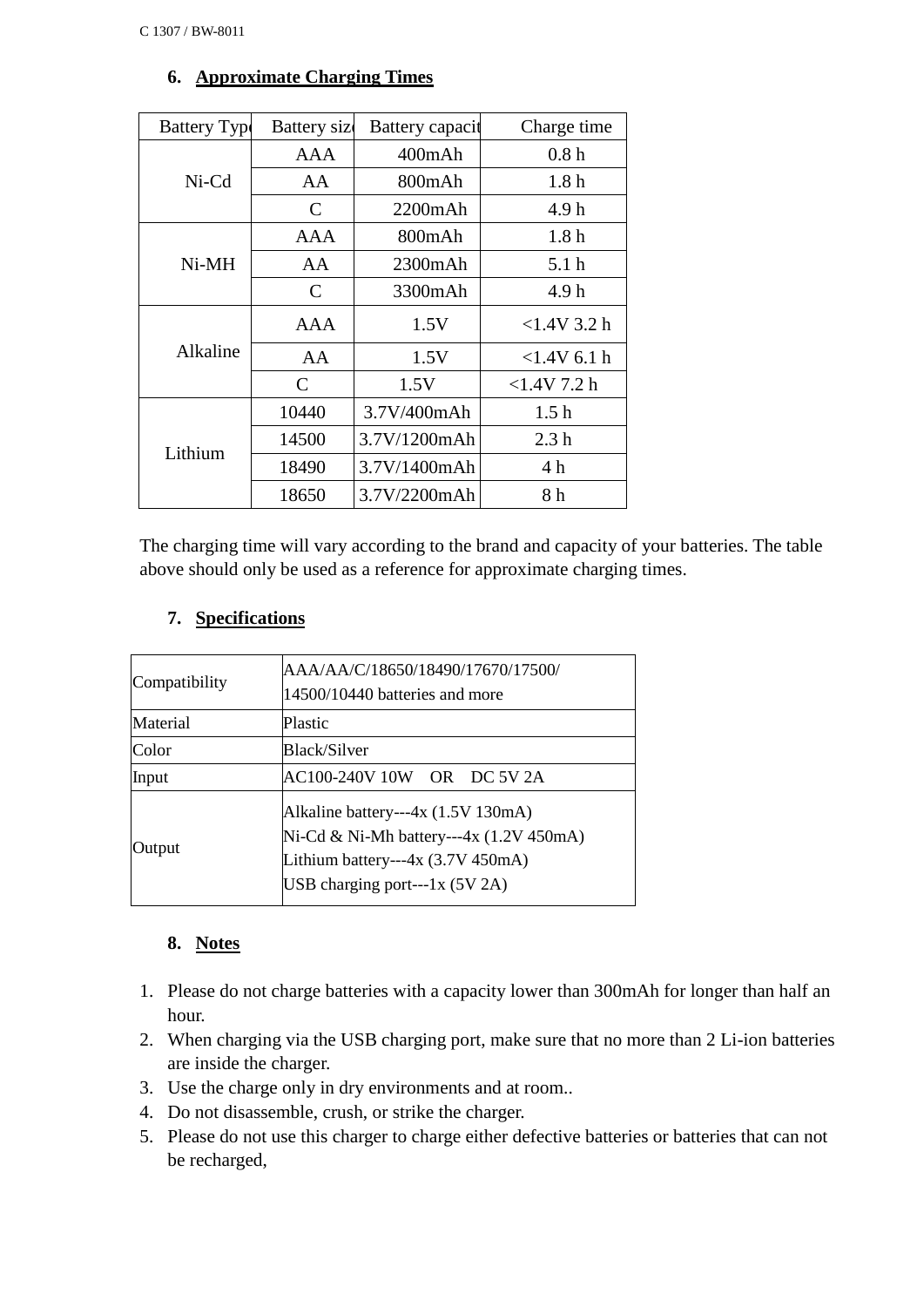The European directive 2012/19/EC about electronic and electric waste, requires that you can't throw away defective domestic appliance with common waste. Used device has to be collect separately to optimize the recuperation rate and the recycling of the materials to reduce the impact on the health and the environment.

This appliance is not intended for use by persons (including children) with reduced physical, sensory or mental capacities, or by persons lacking in experience or knowledge, unless they are supervised or instructed on the use of this apparatus by a person responsible for their safety.Children should be supervised to ensure they do not play with this appliance.

#### **Precision and precautions about the battery use**

- o Throwing away a used battery in the environment or with household waste pollutes and avoids the recuperation of reusable materials.
- o It is important to limit the battery consumption and to respect the following rules:
- Favor alkaline battery (last longer than saline battery) and when it's possible use rechargeable battery.
- Leave used batteries and accumulators in adapted containers that you can find in some retailers. In that way, metals don't pollute the environment and the health.
- o Battery has to be inserted by respecting the polarity show on the apparel and the battery. An incorrect positioning can damage the apparel, cause leaking and even provoke fire and the explosion of the battery.
- o To assure a good functioning, battery has to be in a good condition. If there is a problem, put new battery.
- o Never try to recharge battery not made for this. It could leak, warm up, cause fire or explode.
- o Replace all the battery at the same time. Never mix up alkaline battery with saline battery.
- o Used battery has to be removed.
- o Also, remove the battery if you're not using the apparel for a long time.
- o Never try to short-circuit the terminal of a battery.
- o Never throw away the battery in fire because they can explode.
- o Take out the accumulator from the apparel before reload it.
- o We recommend that an adult watch if a child change the battery to respect those rules.
- o If you swallow a battery, go immediately to your doctor or the hospital.

Imported by CAPTELEC, 24 RUE DE MARCQ, 59290 WASQUEHAL, France

**CAPTELEC - FRANCE 59 290** – **Wasquehal**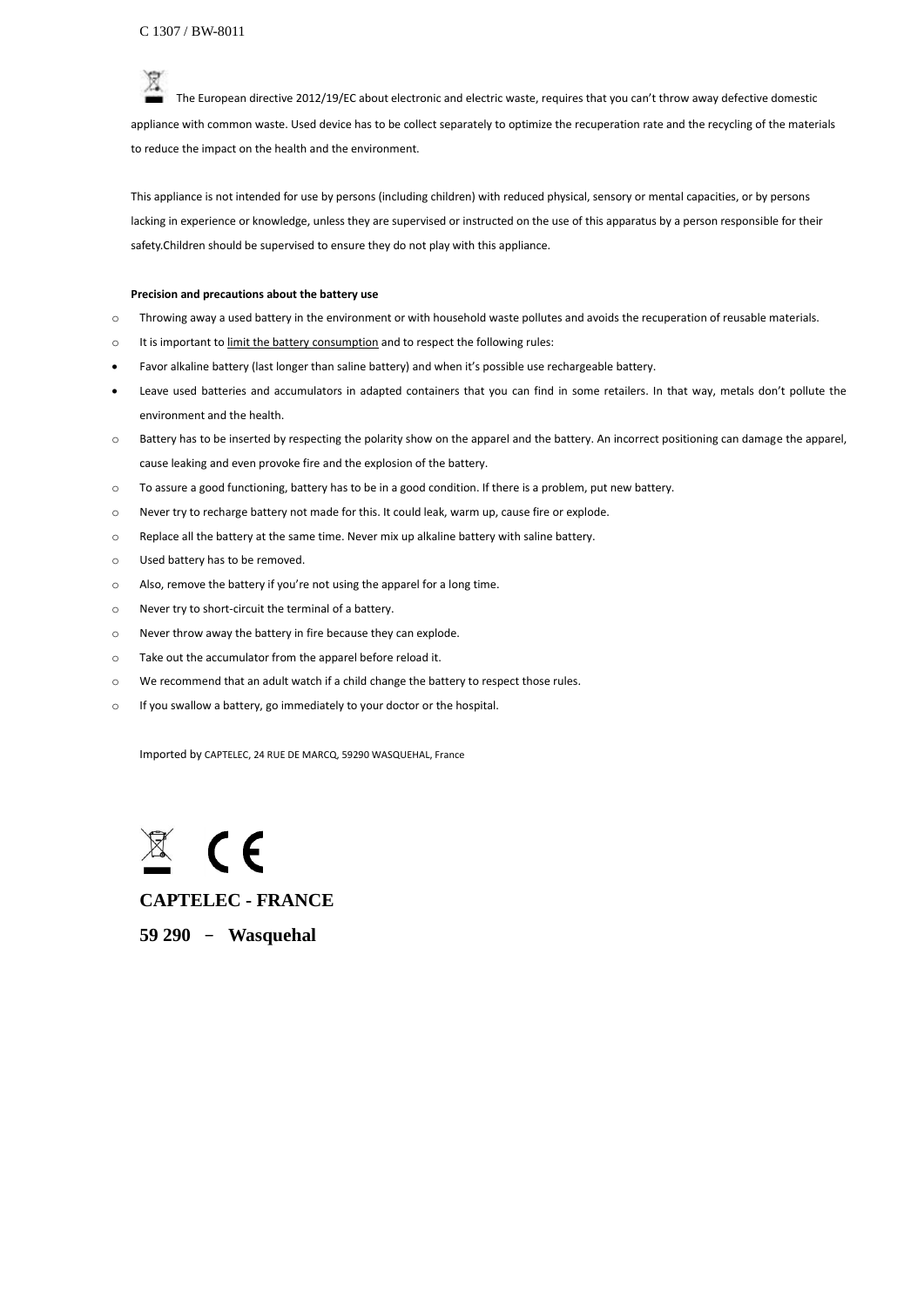# **Chargeur de piles et téléphone**

**Avertissement : Veuillez lire ce manuel d'instructions attentivement avant d'utiliser l'appareil et conservez-le pour toute utilisation future.** 

#### **1. Vue générale**



1--- Emplacement de charge 2--- Ecran LED 3---Source AC 4---Source DC (adaptateur non fourni) 5---Port de chargement USB

# **2. Contenu**

| Chargeur de piles     | $\mathbf{x}$ ] |
|-----------------------|----------------|
| Cordon d'alimentation | $\mathbf{x}$ ] |
| Notice                | x <sub>1</sub> |

# **3. Fonctions**

\* Ultra-compatible: Compatible avec plus de 10 types de piles.

\* Chargeur intelligent: Reconnait automatiquement le type de piles. Règle également la vitesse de charge automatiquement et s'éteindra s'il est branché à une prise de courant pendant plus de 24 heures consécutives.

\* Charge simultanée: Les nombreux compartiments vous permettent de charger différents types de piles en même temps.

\* Écran LED: vous tient informé de l'état de charge de vos piles.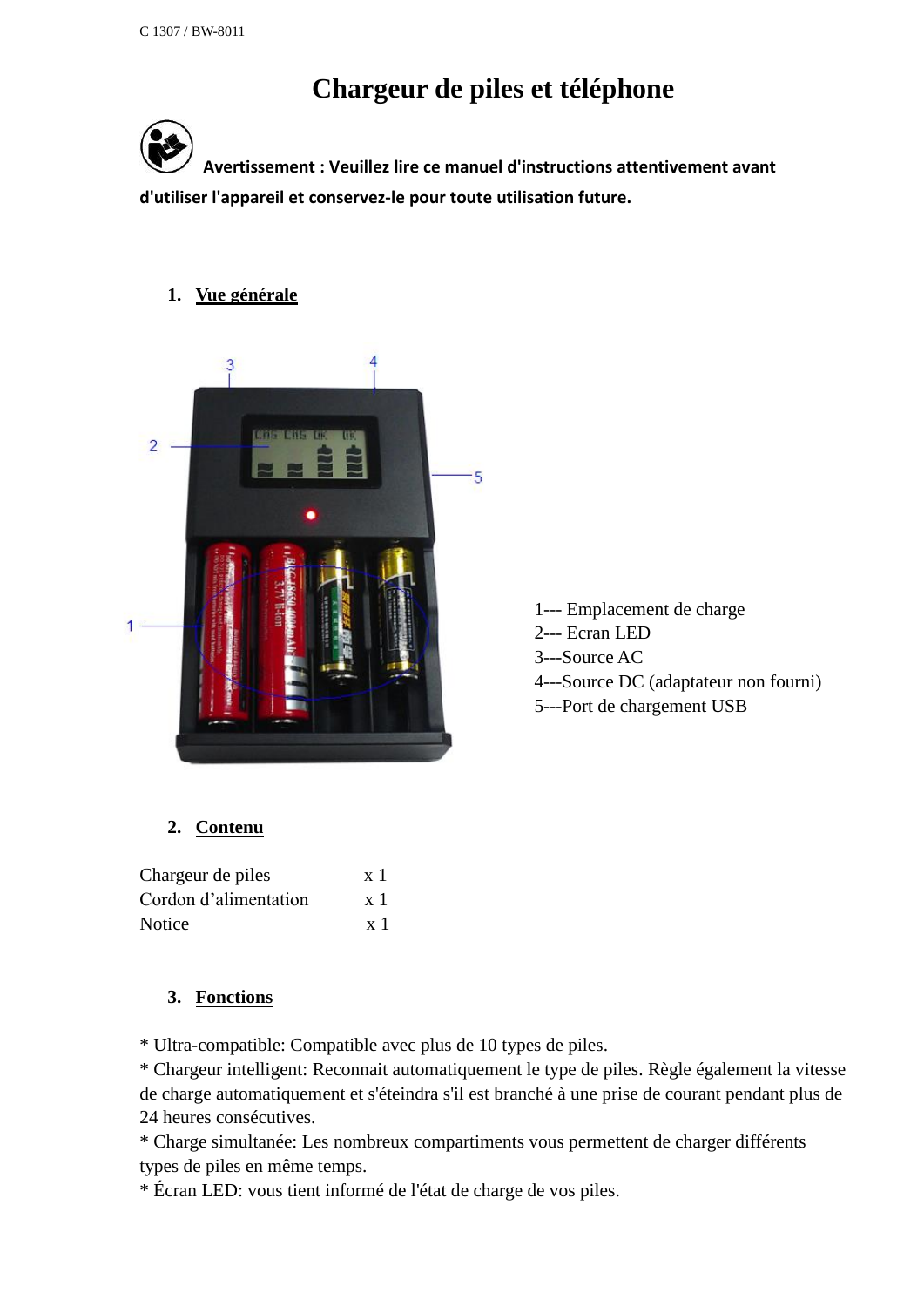## **4. Utilisation**

- Utilisez l'adaptateur AC (ou DC: non fourni) pour brancher le chargeur sur une prise de courant. L'indicateur d'alimentation s'allume lorsque le chargeur est connecté.

- Placez vos piles dans le chargeur, faites en sorte que les bornes des piles soient bien connectées à celles du chargeur en respectant la polarité. Ne placez pas plus de quatre piles dans le chargeur.

- L'écran LED affiche une icône clignotante avec les lettres "CHG" quand vos piles sont en charge.

- Vos piles sont complètement chargées lorsque l'écran LED affiche l'icône "OK" .

- Pour charger via le port USB(sortie vers appareil externe à charger), utilisez un câble USB (non fourni) pour brancher le chargeur à votre appareil.

- Retirer le chargeur de la prise de courant une fois que l'ensemble est totalement chargé.

## **5. Conseils d'utilisation**

\* Si vous insérez des piles défectueuses, l'écran LED affichera "BAD". Veuillez enlever ces piles et ne pas essayer de les charger.

\* Le chargeur s'éteint automatiquement s'il est branché pendant plus de 24 heures.

\* Ce chargeur doit seulement être utilisé avec les types de piles suivantes: Ni-Cd (nickel-cadmium), Ni-MH (nickel-métal hydrure), les piles alcalines et lithium. Il s'agit notamment des: AA / C / 18650/18490/17670/17500/14500/10440/17335/16340 /AAA. Veuillez ne pas insérer des piles qui ne sont pas mentionnées ci-dessus.

\* Le port USB 5V 2A sur le côté droit du chargeur peut être utilisé pour recharger les appareils tels que les téléphones portables et batteries externes.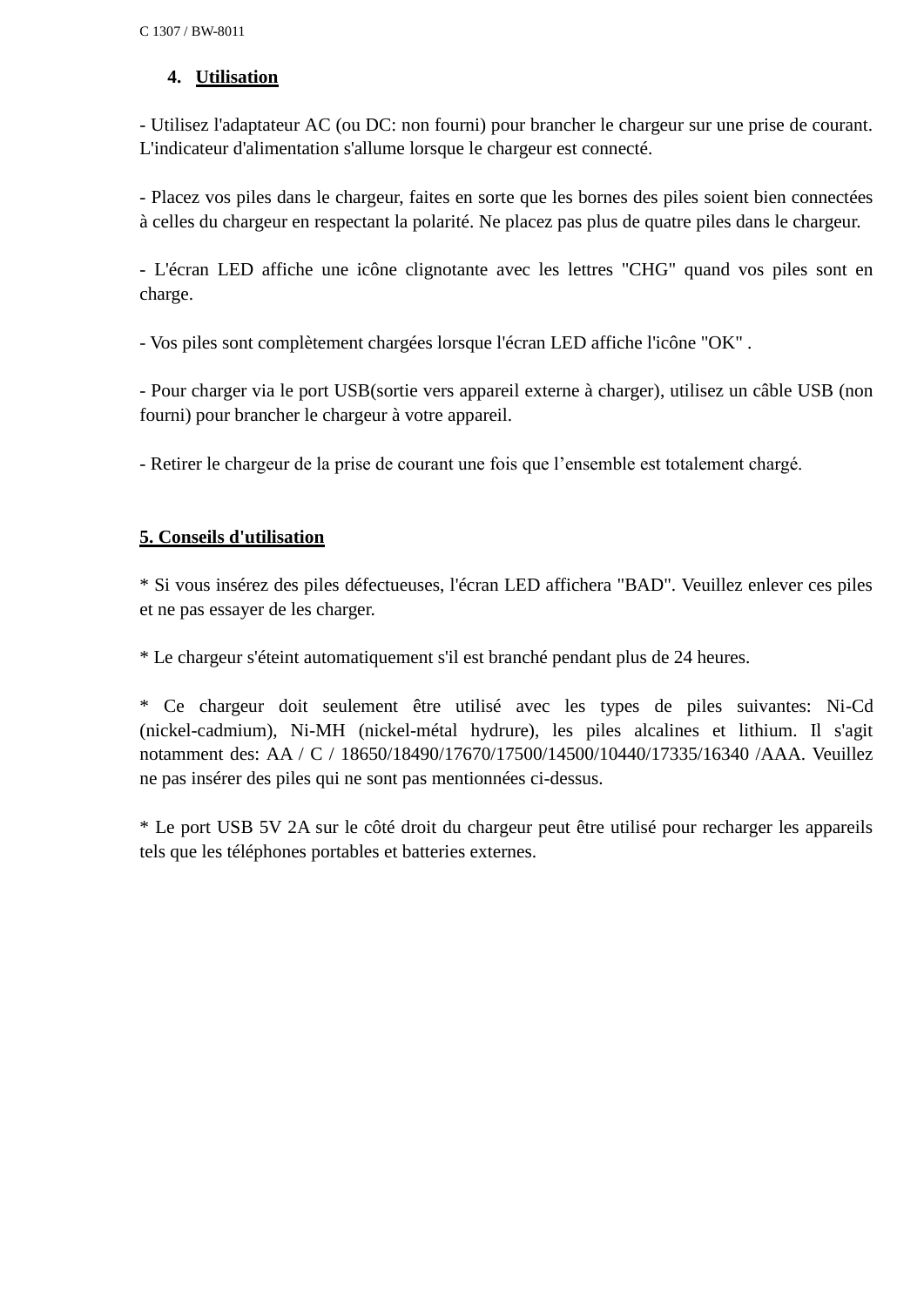|  | 5. Temps de charge approximatif |
|--|---------------------------------|
|  |                                 |

| Type de piles | Modèle                      | Capacité     | Temps de charge  |
|---------------|-----------------------------|--------------|------------------|
|               | AAA                         | 400mAh       | 0.8h             |
| $Ni-Cd$       | AA                          | 800mAh       | 1.8 <sub>h</sub> |
|               | C                           | 2200mAh      | 4.9 h            |
|               | AAA                         | 800mAh       | 1.8 <sub>h</sub> |
| $Ni-MH$       | AA                          | 2300mAh      | 5.1 <sub>h</sub> |
|               | $\mathsf{C}$                | 3300mAh      | 4.9h             |
|               | AAA                         | 1.5V         | $<1.4V$ 3.2 h    |
| Alkaline      | AA                          | 1.5V         | $<1.4V$ 6.1 h    |
|               | $\mathcal{C}_{\mathcal{C}}$ | 1.5V         | $<1.4V$ 7.2 h    |
|               | 10440                       | 3.7V/400mAh  | 1.5 <sub>h</sub> |
| Lithium       | 14500                       | 3.7V/1200mAh | 2.3 <sub>h</sub> |
|               | 18490                       | 3.7V/1400mAh | 4 h              |
|               | 18650                       | 3.7V/2200mAh | 8 h              |

# Le temps de charge varie en fonction de la marque et de la capacité de vos piles. Le tableau ci-dessus ne doit être utilisé qu'à titre indicatif pour les temps de charge.

## **6. Caractéristiques techniques**

| Compatibilité | AAA/AA/C/18650/18490/17670/17500/<br>14500/10440                                                                                                         |
|---------------|----------------------------------------------------------------------------------------------------------------------------------------------------------|
| Matière       | Plastique                                                                                                                                                |
| Couleur       | Noir/Argent                                                                                                                                              |
| Entrée        | AC100-240V 10W OR DC 5V 2A                                                                                                                               |
| Sortie        | Batterie Alkaline---4x (1.5V 130mA)<br>Ni-Cd & Ni-Mh batterie---4x (1.2V 450mA)<br>Batterie Lithium---4x (3.7V 450mA)<br>Port de charge USB---1x (5V 2A) |

#### **7. Remarques**

1. Veuillez ne pas recharger les piles d'une capacité inférieure à 300mAh pendant plus d'une demi-heure.

2. Lors de la charge via le port USB, assurez-vous qu'un maximum de deux batteries Li-ion soit dans le chargeur.

- 3. Utilisez l'appareil uniquement dans des environnements secs.
- 4. Ne pas démonter ou écraser le chargeur. .
- 5. Veuillez ne pas utiliser ce chargeur pour recharger piles défectueuses ou non indiquées.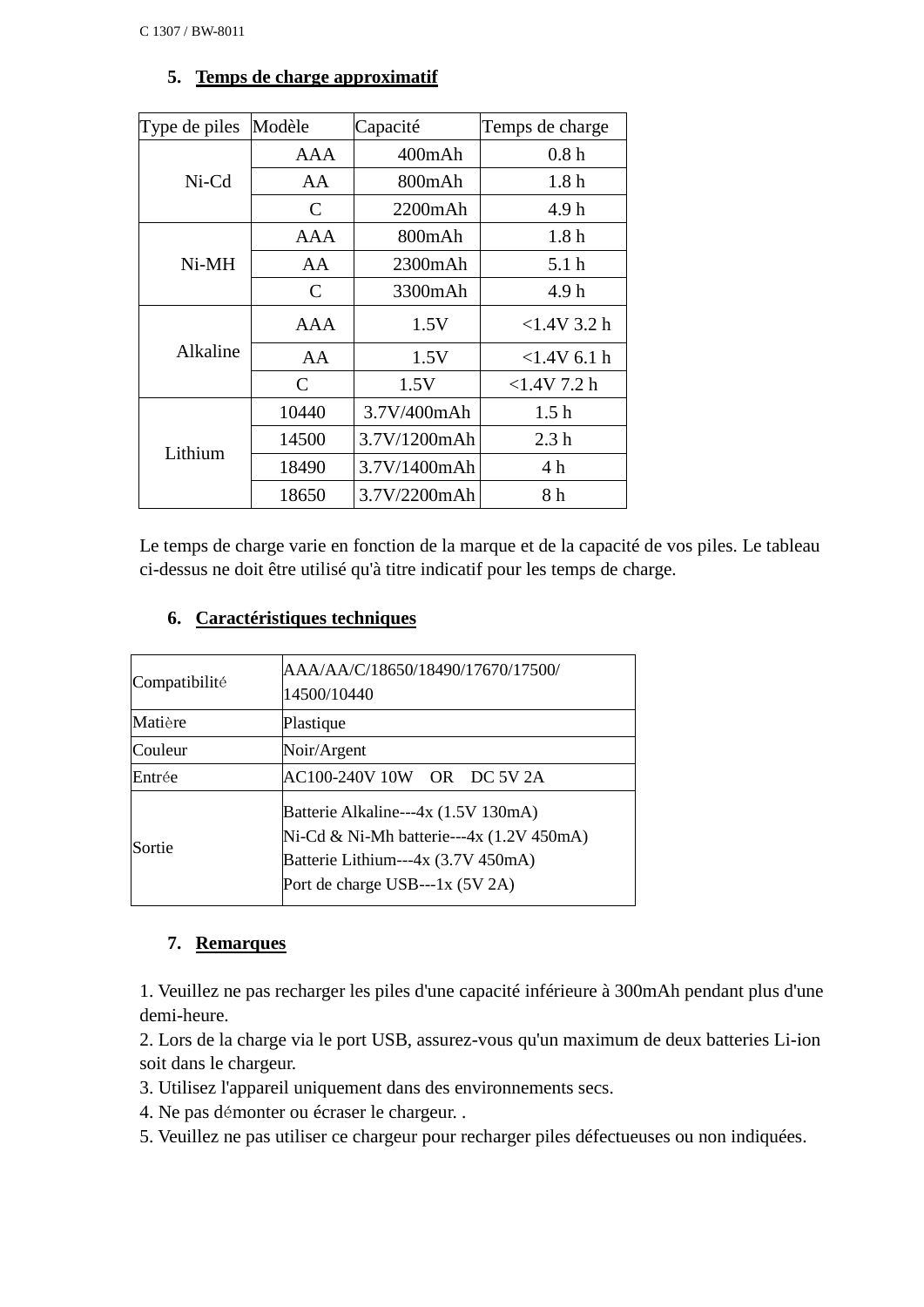# **Mise au rebut de l'appareil :**



La directive Européenne 2012/19/EC sur les déchets des Equipements électriques et Electroniques (DEEE), exige que les appareils ménagers usagés ne soient pas jetés dans le flux normal des déchets municipaux. Les appareils usagés doivent être collectés séparément afin d'optimiser le taux de récupération et le recyclage des matériaux qui les composent et réduire l'impact sur la santé humaine et l'environnement.

Cet appareil n'est pas prévu pour être utilisé par des personnes (y compris des enfants) dont les capacités physiques, sensorielles ou mentales sont réduites, ou des personnes dénuées d'expérience ou de connaissance, sauf si elles ont pu bénéficier, par l'intermédiaire d'une personne responsable de leur sécurité, d'une surveillance ou d'instructions préalables concernant l'utilisation de cet appareil. Il convient de surveiller les enfants pour s'assurer qu'ils ne jouent pas avec l'appareil.

#### **Pr**é**cisions et pr**é**cautions sur l**'**utilisation des piles :**

o Jeter une pile usagée dans la nature ou les ordures ménagères pollue et empêche la récupération de matériaux valorisables. Il est donc important de limiter sa consommation de piles et de respecter les consignes suivantes :

- De privilégier les piles alcalines (qui durent plus longtemps que les piles salines) et lorsque c'est possible les piles rechargeables.
- De déposer les piles et accumulateurs usagés dans les conteneurs spécifiques présents chez les commerçants. Ainsi, les métaux seront valoris és et ne pollueront pas l'environnement car ils contiennent des métaux lourds, dangereux pour la santé et l'environnement (principalement du nickel et du cadmium).
- o Les piles doivent être mises en place en respectant la polarité indiquée sur l'appareil et sur la pile. Un positionnement incorrect peut soit endommager l'appareil, soit causer des fuites au niveau des piles, soit à l'extrême un incendie ou l'explosion de la pile.
- o Pour assurer un bon fonctionnement, les piles doivent être en bon état. En cas d'anomalie dans le fonctionnement de l'appareil, mettre des piles neuves.
	- o N'essayez jamais de recharger des piles non rechargeables. Elles pourraient couler, s'échauffer, provoquer un incendie ou exploser.
	- o Remplacez l'ensemble des piles en même temps. Ne jamais mélanger des piles salines avec des piles alcalines ou rechargeables.
	- o Les piles usagées doivent être enlevées de l'appareil. De même, retirez les piles de l'appareil si vous ne l'utilisez pas pendant une longue durée, sinon les piles risquent de couler et de causer des dommages.
	- o Ne jamais essayer de court-circuiter les bornes d'une pile.
	- o Ne jamais jeter les piles au feu, elles risqueraient d'exploser.
	- o La recharge des accumulateurs est à réaliser par un adulte.
	- o Sortir les accumulateurs de l'appareil avant de les recharger.
	- o Nous conseillons à l'adulte de surveiller l'enfant lorsqu'il change les piles afin que ces consignes soient respectées ou bien effectuer lui-même le remplacement des piles.
	- o Si une pile est avalée, consulter immédiatement son médecin ou le centre antipoison le plus proche. N'oubliez pas d'emporter l' appareil avec vous.

Importé par CAPTELEC, 24 RUE DE MARCQ, 59290 WASQUEHAL France



#### **CAPTELEC - FRANCE**

**59 290** – **Wasquehal**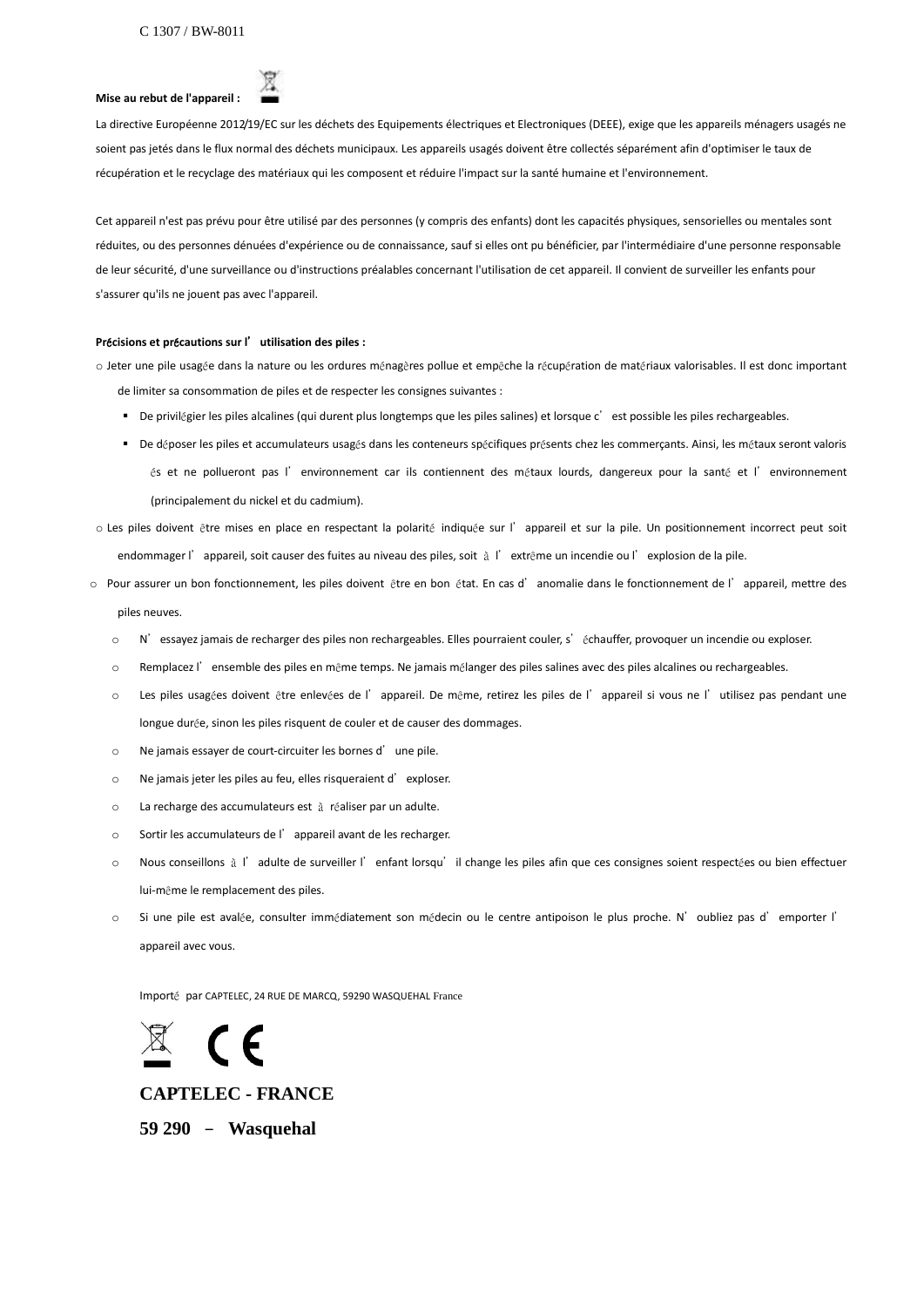**Ladegerät für Batterien und Handys** 



**Hinweis:** Die Gebrauchsanweisung vor dem Gebrauch des Geräts

aufmerksam lesen und für spätere Einsicht aufbewahren.

## **1. Gesamtansicht**



1--- Ladefach 2--- LED-Display 3--- Versorgung Wechselstrom 4--- Versorgung Gleichstrom (Adapter nicht im Lieferumfang enthalten) 5--- USB-Anschluss

# **2. Inhalt**

Ladegerät x 1 Netzkabel x 1 Anleitung x 1

#### **3. Beschreibung**

\* Kompatibel: Lädt bis zu 10 Baterietypen auf.

\* Intelligentes Ladegerät: Erkennt automatisch den Batterietyp. Stellt die Ladegeschwindigkeit automatisch ein und schaltet sich aus, wenn es mehr als 24 Stunden an einem Stück an einer Steckdose angeschlossen ist.

\* Gleichzeitiges Laden: Dank mehrerer Fächer können verschiedene Batterietypen gleichzeitig aufgeladen werden.

\* LED-Display: Zeigt den Ladestand der Batterien an.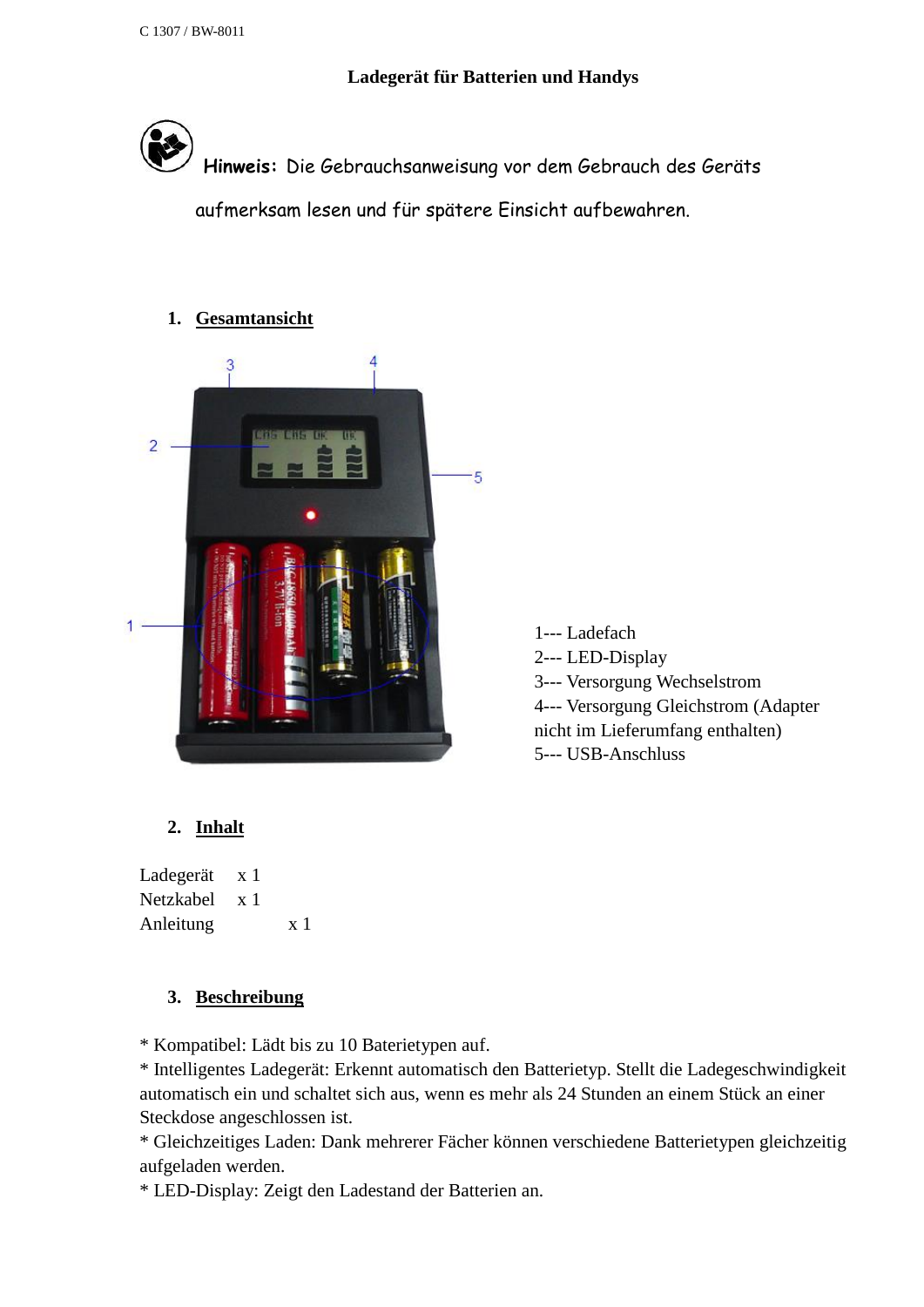## **4. Anwendung**

- Das Ladegerät mit dem Wechselstromadapter (oder Gleichstromadapter: nicht im Lieferumfang enthalten) am Stromnetz anschließen. Sobald das Ladegerät angeschlossen ist, leuchtet die Kontrolllampe.

- Die Batterien unter Beachtung der Zeichen +/- in das Ladegerät (maximal 4 Batterien) einlegen.

- Auf dem Display erscheint ein blinkendes Symbol und die Buchstaben "CHG", wenn die Batterien geladen werden.

- Wenn der Ladevorgang abgeschlossen ist, erscheint das Symbol "OK" auf dem Display.

- Laden über den USB-Anschluss (Ausgang für aufzuladendes Gerät). Das zu ladende Gerät mit einem USB-Kabel (nicht im Lieferumfang enthalten) am Ladegerät anschließen.

- Wenn alle Batterien geladen sind, den Stecker aus der Steckdose ziehen.

## **5. Gebrauchshinweise**

\* Wenn Sie beschädigte Batterien in das Ladegerät einlegen, erscheint "BAD" auf dem Display. In diesem Fall nicht versuchen, die Batterien zu laden.

\* Wenn das Ladegerät mehr als 24 Stunden angeschlossen ist, schaltet es sich automatisch aus.

\* Dieses Ladegerät ist nur für folgende Batterien bestimmt: NiCd (Nickel-Cadmium), Ni-MH (Nickel-Metallhydrid), Alkaline und Lithium, insbesondere: AA / C / 18650/18490/17670/17500/14500/10440/17335/16340 /AAA. Keine anderen Batterien als oben angegeben aufladen.

\* Der USB-Anschluss 5V 2A an der Seite des Ladegeräts kann zum Aufladen von Handys oder externe Batterien verwendet werden.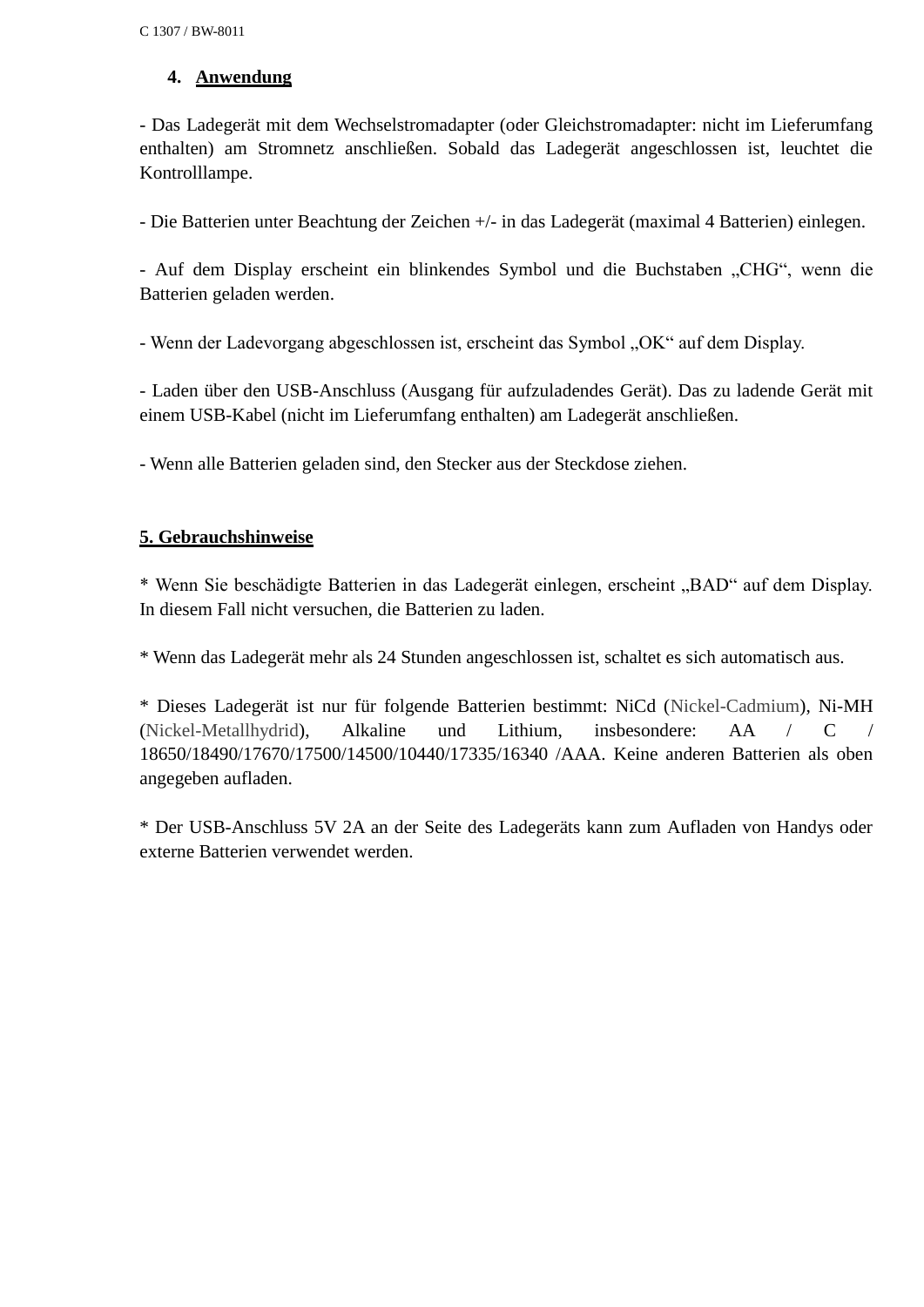# **5. Ungefähre Ladezeit**

| Typen    | Modelle | Kapazität    | Ladezeit         |
|----------|---------|--------------|------------------|
|          | AAA     | 400mAh       | $0.8$ Std.       |
| $Ni-Cd$  | AA      | 800mAh       | 1.8 Std.         |
|          | C       | 2200mAh      | 4.9 Std.         |
|          | AAA     | 800mAh       | 1.8 Std.         |
| $Ni-MH$  | AA      | 2300mAh      | 5.1 Std.         |
|          | C       | 3300mAh      | 4.9 h Std.       |
|          | AAA     | 1.5V         | $<1.4V$ 3.2 Std. |
| Alkaline | AA      | 1.5V         | $<1.4V$ 6.1 Std. |
|          | C       | 1.5V         | $<1.4V$ 7.2 Std. |
|          | 10440   | 3.7V/400mAh  | 1.5 Std.         |
| Lithium  | 14500   | 3.7V/1200mAh | 2.3 Std.         |
|          | 18490   | 3.7V/1400mAh | 4 Std.           |
|          | 18650   | 3.7V/2200mAh | 8 Std.           |

Die Ladezeit hängt von der Marke und Kapazität der Akkus ab. Obige Tabelle dient nur als Hinweis.

# **6. Technische Daten**

| Kompatibilität | AAA/AA/C/18650/18490/17670/17500/<br>14500/10440                                                                                                        |  |
|----------------|---------------------------------------------------------------------------------------------------------------------------------------------------------|--|
| Matrial        | Kunststoff                                                                                                                                              |  |
| Farbe          | Schwarz/Silber                                                                                                                                          |  |
| Eingang        | AC100-240V 10W OR DC 5V 2A                                                                                                                              |  |
| Ausgang        | Alkaline-Batterie ---4x (1.5V 130mA)<br>Ni-Cd & Ni-Mh-Batterie ---4x (1.2V 450mA)<br>Lithium-Batterie ---4x (3.7V 450mA)<br>USB Anschluss ---1x (5V 2A) |  |

# **7. Hinweise**

1. Batterien mit einer Kapazität von weniger als 300mAh nicht länger als eine halbe Stunde aufladen.

2. Wenn über den USB-Ausgang aufgeladen wird, nicht mehr als zwei Lithium-Batterien einlegen.

- 3. Das Ladegerät nur in trockenen Räumen verwenden.
- 4. Das Ladegerät nicht auseinanderbauen oder zerquetschen.
- 5. Keine beschädigten oder nicht oben angeführten Batterien aufladen.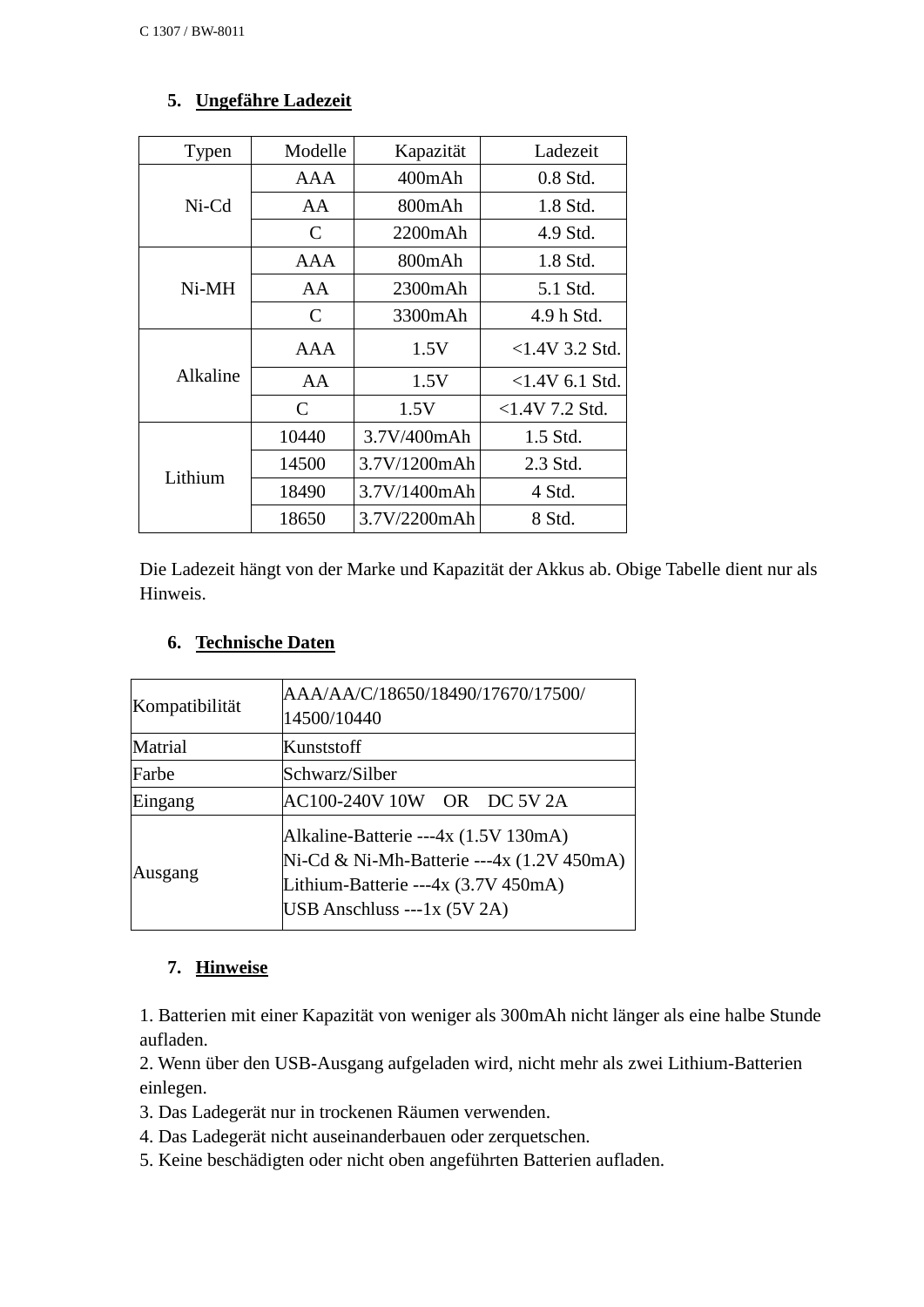#### **Entsorgung des Geräts**



Die europäische Richtlinie 2012/19/EC über die mit elektrischen und elektronischen ausgestatteten Abfälle (DEEE) bestimmt, dass benutzte Haushaltsgeräte nicht über die kommunale Abfallsammlung entsorgt werden dürfen. Die gebrauchten Geräte müssen über eine separate Sammlung entsorgt werden, um den Wiedergebrauch der verschiedenen Komponenten zu erhöhen, und die Gesundheit und die Umwelt zu schützen.

Dieses Gerät darf nicht von Personen (einschließlich Kindern) mit eingeschränkten körperlichen, sensorischen oder geistigen Fähigkeiten oder unerfahrenen oder unkundigen Personen verwendet werden, es sei denn, sie werden von Personen, die für ihre Sicherheit verantwortlich sind, überwacht oder haben von ihnen Anweisungen zur Verwendung dieses Geräts erhalten. Kinder sollten nicht ohne Aufsicht bleiben, um sicherzustellen, dass sie nicht mit dem Gerät spielen.

#### **ENTSORGUNG DER BATTERIEN UND SICHERHEITSHINWEISE**

- o Entsorgung: Die Batterien bitte in den Batteriecontainer werfen, oder im Fachhandel abgeben.
- o Nicht mit dem normalen Hausmüll entsorgen.
- o Begrenzen Sie den Verbrauch von Batterien, da die Entsorgung die Umwelt belastet.
- o Ziehen Sie alkaline Batterien vor.
- o Entsorgen Sie gebrauchte Batterien im Fachhandel und den entsprechenden Sammelbehältern.
- o Die Batterien müssen richtig eingelegt werden. Bitte die Polarität ( Plus Minus) beachten. Falsch eingelegte Batterien können das Gerät beschädigen, sie können auslaufen und im Extremfall kann es zu Brand und Explosion führen.
- o Für einen normalen Gebrauch müssen die Batterien in einem guten Zustand sein.
- o Bei Fehlfunktionen neue Batterien einlegen.
- o Versuchen Sie nie nichtaufladbare Batterien zu laden. Diese können auslaufen, sich erhitzen, zu Brand oder Explosion führen.
- o Tauschen Sie immer alle Batterien gleichzeitig aus. Benutzen Sie immer die gleichen Batterien ( Aufladbare, Alkaline und Saline Batterien)
- o Gebrauchte Batterien aus dem Gerät nehmen.
- o Wir empfehlen Ihnen, bei Nichtgebrauch des Gerätes die Batterien herauszunehmen, da diese auslaufen können und somit Ihr Gerät beschädigen.
- o Versuchen Sie nicht die Batterien kurzzuschliessen.
- o Nicht ins Feuer werfen, Explosionsgefahr.
- o Das Aufladen der Akkus darf nur von Erwachsenen durchgeführt werden.
- o Vor dem Laden die Akkus aus dem Gerät nehmen.
- o Wir empfehlen, dass Kinder, nur unter Aufsicht eines Erwachsenen, die Batterien austauschen, damit die Sicherheitsvorschriften beachtet werden, der dass Erwachsene die Batterien selbst austauschen.
- o Falls eine Batterie verschluckt wurde sofort ärztliche Hilfe suchen und eine Spezialklinik für Vergiftungen aufsuchen. Vergessen Sie nicht das Gerät mitzunehmen.

Importiert von CAPTELEC, 24 RUE DE MARCQ, 59290 WASQUEHALFrance



**CAPTELEC - FRANCE**

**59 290** – **Wasquehal**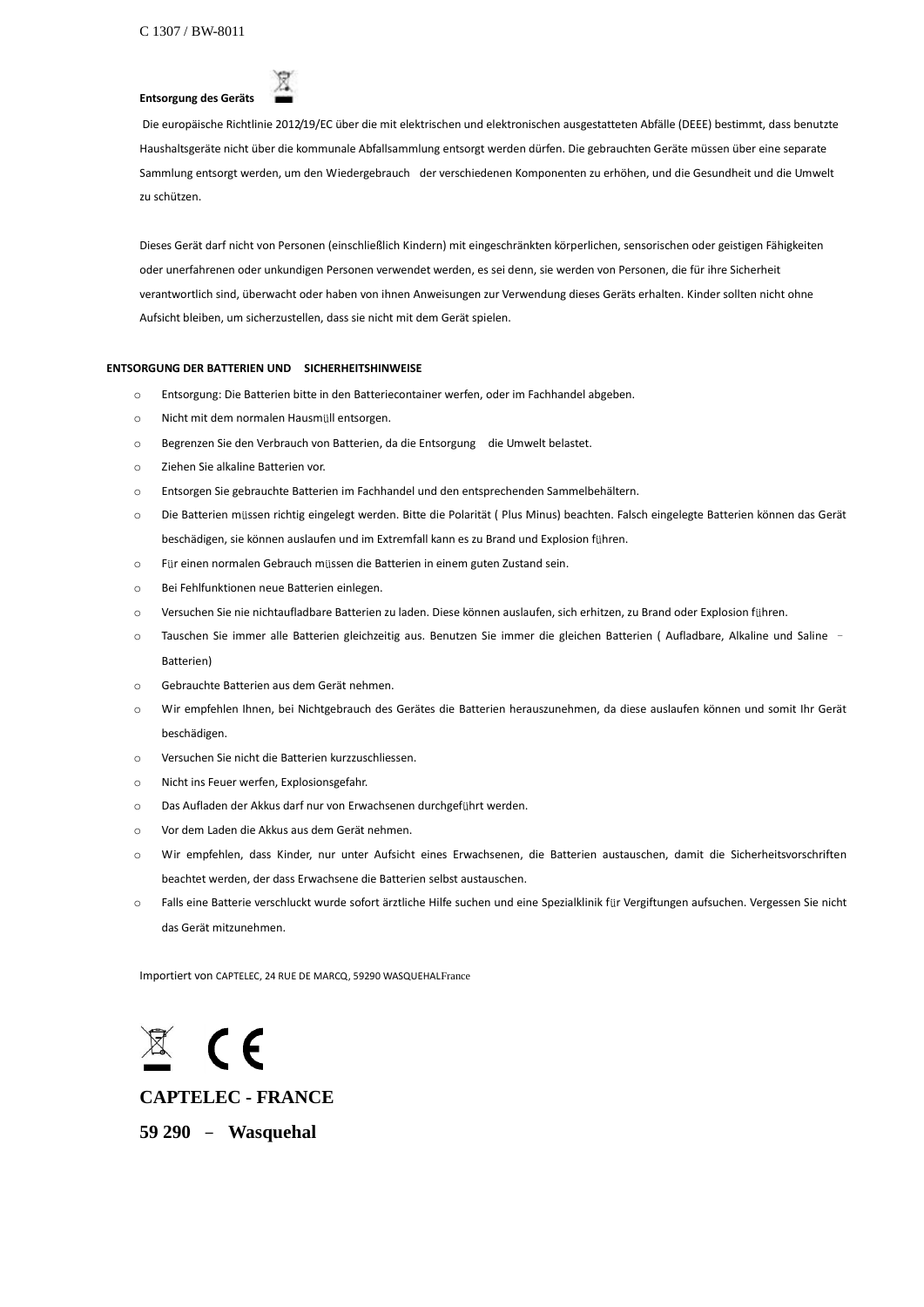# **Batterij- en telefoonoplader**



**Waarschuwing:** Lees deze handleiding aandachtig vooraleer het instrument

te gebruiken en bewaar voor latere raadplegingen.

# **1. Overzicht**



1--- Laadcompartiment 2--- LED-scherm 3---AC-aanvoer 4---DC-aanvoer (adapter niet bijgeleverd) 5--- USB-laadpoort

# **2. Inhoud**

| Batterijoplader | $\mathbf{x}$ ] |                |
|-----------------|----------------|----------------|
| Voedingskabel   | $\mathbf{x}$ 1 |                |
| Handleiding     |                | $\mathbf{x}$ 1 |

# **3. Functies**

\* Uiterst compatibel: compatibel met meer dan 10 soorten batterijen.

\* Intelligente oplader: herkent automatisch het soort batterijen. Regelt tevens automatisch de laadsnelheid en schakelt zichzelf uit indien langer dan 24 uur na elkaar op een stekker aangesloten.

\* Gelijktijdige oplading: verschillende compartimenten laten u toe verschillende soorten batterijen tegelijkertijd op te laden.

\* LED-scherm: houdt u op de hoogte van de laadstand van uw batterijen.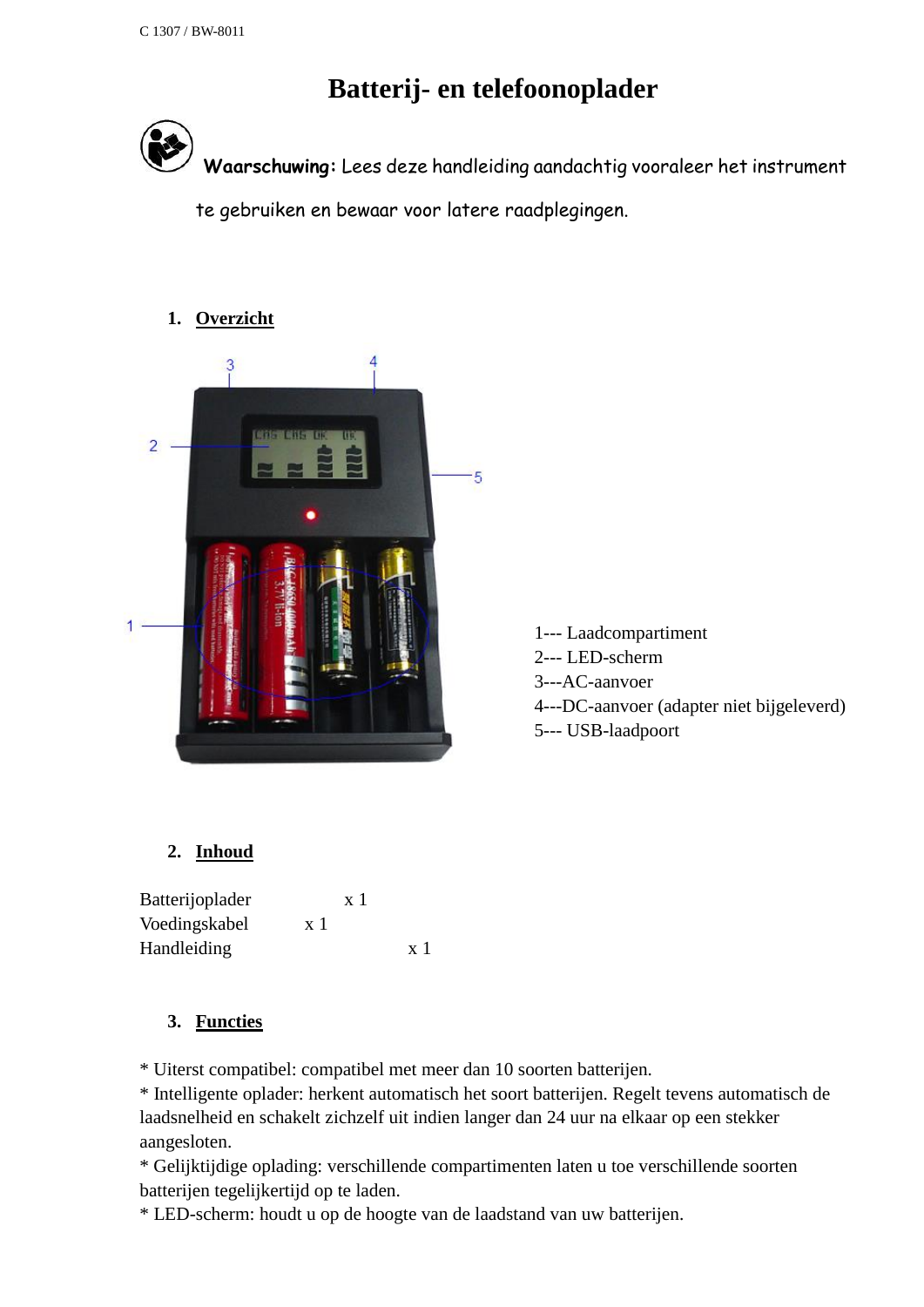# **4. Gebruik**

- Gebruik de AC-adapter (of DC: niet bijgeleverd) om de lader op een stopcontact aan te sluiten. De voedingsindicator zal oplichten wanneer de lader is aangesloten.

- Plaats uw batterijen in de lader zodat de batterij uiteinden goed aangesloten zijn op deze van de oplader overeenkomstig de polariteit. Plaats niet meer dan vier batterijen in de lader.

- Het LED-scherm geeft een knipperend icoon weer met de letters "CHG" tijdens het opladen van uw batterijen.

- Uw batterijen zijn volledig opgeladen wanneer het LED-scherm het icoon "OK" weergeeft.

- Gebruik om via de USB-poort (uitgang naar extern op te laden toestel) op te laden een USB-kabel (niet bijgeleverd) om de lader aan uw toestel aan te sluiten.

- Verwijder de lader uit het stopcontact wanneer alles volledig opgeladen is.

#### **5. Gebruiksadvies**

\* Indien u defecte batterijen in de oplader plaats, dan zal het LED-scherm "BAD" weergeven. Gelieve de batterijen te verwijderen en probeer ze niet op te laden.

\* De oplader zal zichzelf automatisch uitschakelen indien hij langer dan 24 uur aangesloten is.

\* Gebruik deze oplader uitsluitend voor de volgende soort batterijen: NiCd (nikkel-cadmium), NiMH (nikkelmetaal-hydride) en alkaline en lithium batterijen. Meer bepaald gaat het om AA / C / 18650/18490/17670/17500/14500/10440/17335/16340 /AAA. Gelieve geen batterijen in de oplader te plaatsen die niet hierboven vermeld zijn.

\* De 5V 2A USB-poort aan de rechterkant van de oplader kan u gebruiken om toestellen zoals draagbare telefoons en externe batterijen op te laden.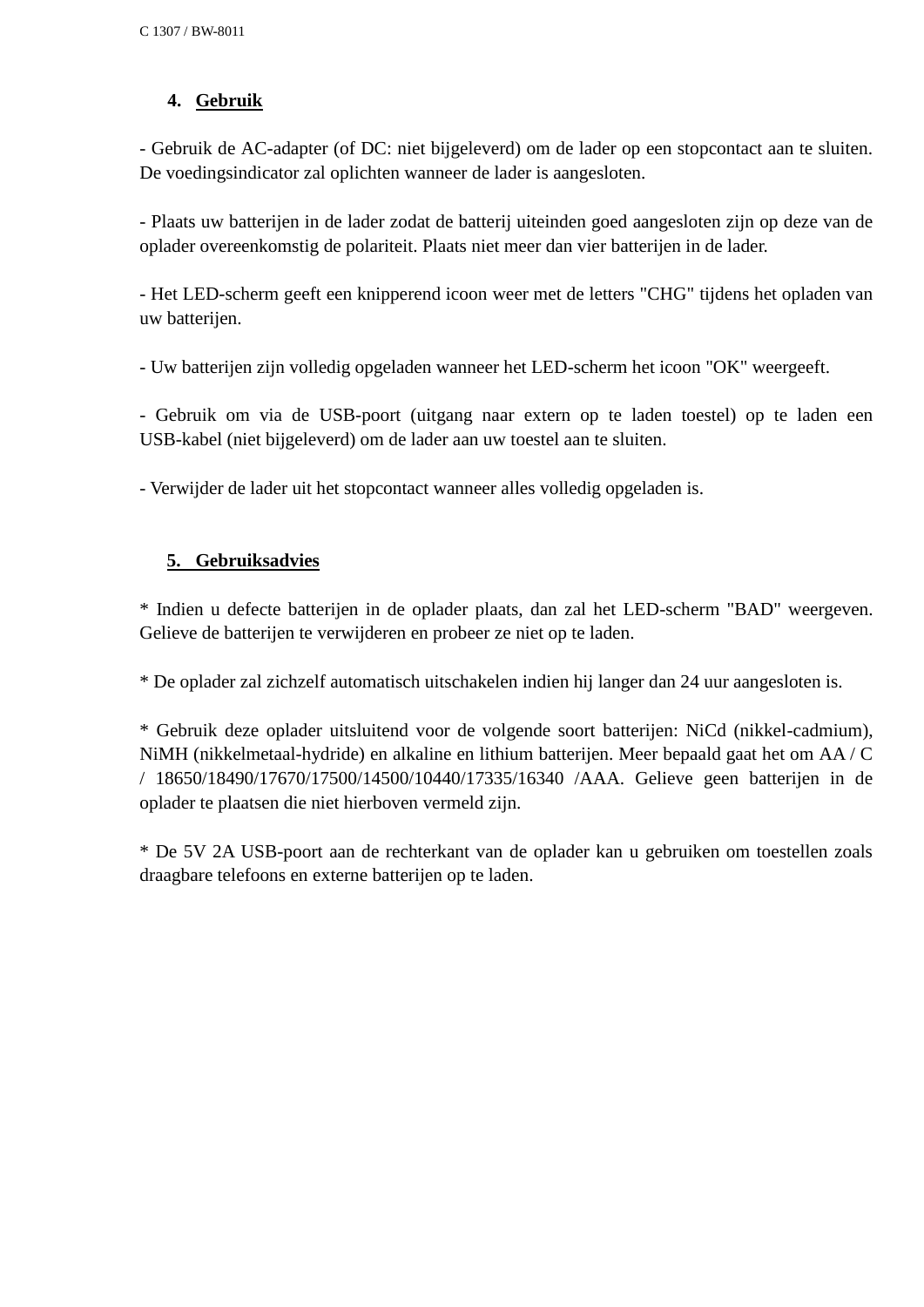# **5. Gemiddelde oplaadtijd**

| Soort batterij | Model         | Capaciteit   | Oplaadtijd      |
|----------------|---------------|--------------|-----------------|
|                | AAA           | $400$ m $Ah$ | $0,8$ uur       |
| <b>NiCd</b>    | AA            | 800mAh       | $1,8$ uur       |
|                | C             | 2200mAh      | $4,9$ uur       |
|                | AAA           | 800mAh       | $1,8$ uur       |
| <b>NiMH</b>    | AA            | 2300mAh      | $5,1$ uur       |
|                | C             | 3300mAh      | $4,9$ uur       |
|                | AAA           | 1,5V         | $<1,4V$ 3,2 uur |
| Alkaline       | AA            | 1,5V         | $<1,4V$ 6,1 uur |
|                | $\mathcal{C}$ | 1,5V         | $<1,4V$ 7,2 uur |
|                | 10440         | 3,7V/400mAh  | $1,5$ uur       |
| Lithium        | 14500         | 3,7V/1200mAh | $2,3$ uur       |
|                | 18490         | 3,7V/1400mAh | 4 uur           |
|                | 18650         | 3,7V/2200mAh | 8 uur           |

De oplaadtijd hangt af van het merk en de capaciteit van uw batterijen. De hierboven oplaadtijdtabel dient louter ter informatie.

# **6. Technische gegevens**

| Compatibiliteit | AAA/AA/C/18650/18490/17670/17500/<br>14500/10440                                                                                                  |
|-----------------|---------------------------------------------------------------------------------------------------------------------------------------------------|
| Stof            | Plastiek                                                                                                                                          |
| Kleur           | Zwart/Zilver                                                                                                                                      |
| Ingang          | AC100-240V 10W OR DC 5V 2A                                                                                                                        |
| Uitgang         | Alkaline batterij---4x (1,5V 130mA)<br>NiCd & NiMh batterij---4x (1,2V 450mA)<br>Lithium batterij---4x (3,7V 450mA)<br>USB-laadpoort---1x (5V 2A) |

# **7. Opmerkingen**

1. Gelieve geen batterijen met een lagere capaciteit dan 300mAh gedurende meer dan een half uur op te laden.

2. Kijk na of er tijdens het opladen via de USB-poort maximaal twee Li-ion batterijen in de oplader zijn.

3. Gebruik het toestel uitsluitend in droge omgevingen.

4. Haal de oplader niet uit elkaar of verbrijzel hem niet.

5. Gelieve deze batterij oplader niet te gebruiken om defecte of niet vermelde batterijen op te laden.